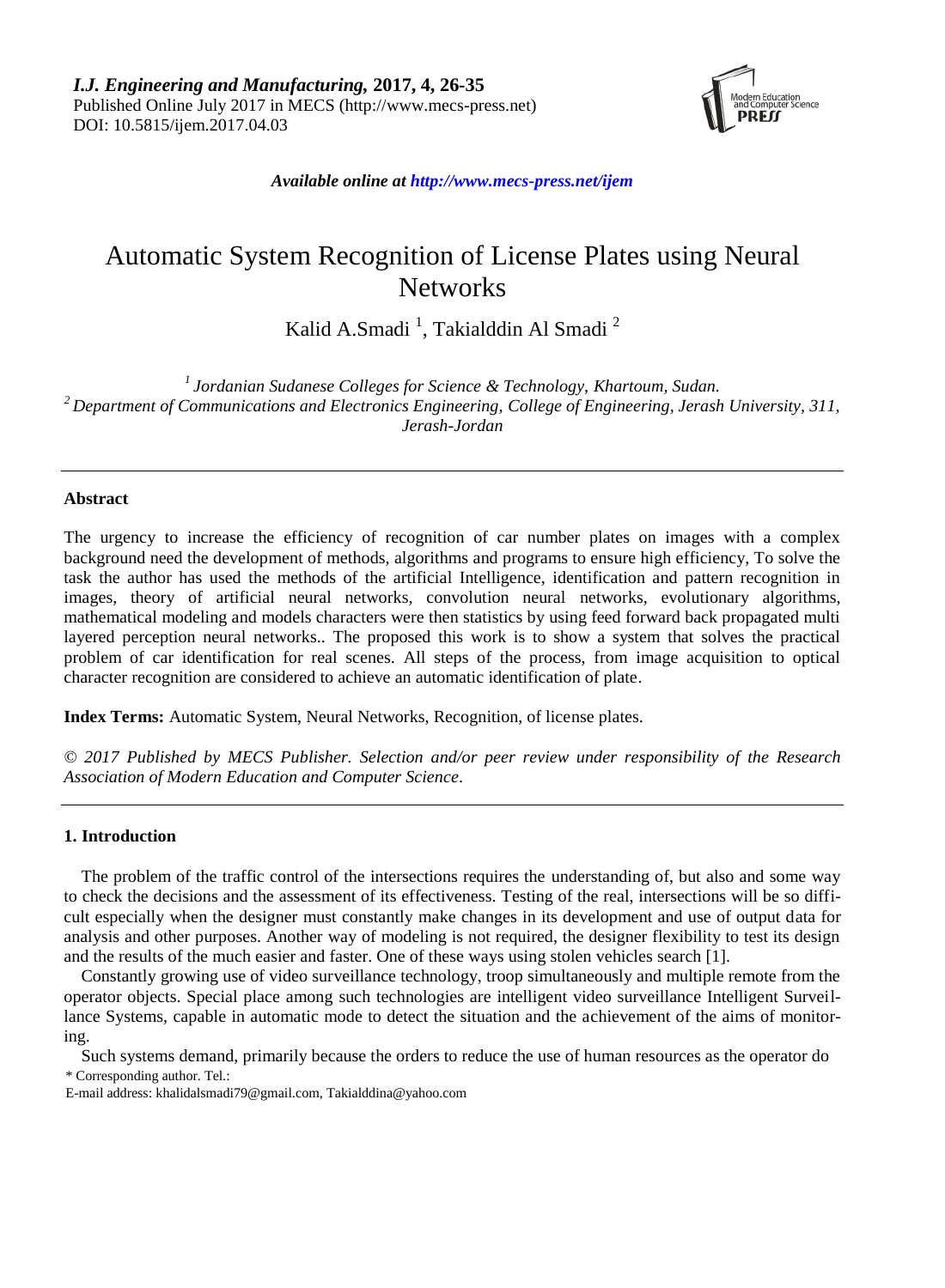not need to be a continuous view data from multiple cameras to confirm that the system "special" situations. "Subcategory" intelligent video surveillance systems are the system of automatic locking violations of the rules of the road, capable to identify violations such as excessive collisions displays the speed of the planned for the solid or stop the line, travel to red light. In this article is the journalists study with a view to the establishment of the detection unit vehicles to correct the failure of the benefits of planned unregulated transition [2].Identifying such violations requires simultaneous trajectory tracking of pedestrians and vehicles that it's harder than locking system cited above, it was decided to start by examining the applicability of algorithms based on background subtraction and follow-up to filter the areas of processing and object recognition in images is one of the most difficult tasks in the field of information technology. Due to the importance of this issue, research facility of recognition, image and speech analysis are included in the list of priority directions of science, technology and development of Federal critical technologies. The proposed system acquires a car image with a digital camera. Snapshot improved by removing noise processing stage by applying the median filter. Contrast enhancement is carried out on the filtered image to reduce various lighting effect day. Also improved the text and background contrast registration number. Edge detector applied on the test image, maximum amount and rejecting edges found by using the proposed method, which gives the location of the plate at the last stage of the proposed growing window algorithm is used to remove the false number plate areas. After marking plates area is done for the convenience of the use [3,4,5].

## **2. Related Works**

The Work will be held Modern methods of character recognition in images are used for a wide range of scope of work such as text recognition

#### *Infrastructure of Implementation*

This work has been surfaces of various work; Corresponding block diagram of total Steps of the algorithm in this part are shown in Fig. 1. the following steps:

-Start and - Localization -Character and Numbers Segmentation -Feature Extraction of Segmented Image -Recognize the Extracted Features -Show the License Plate -End



Fig.1. Character Segmentation for Extraction of Number Plates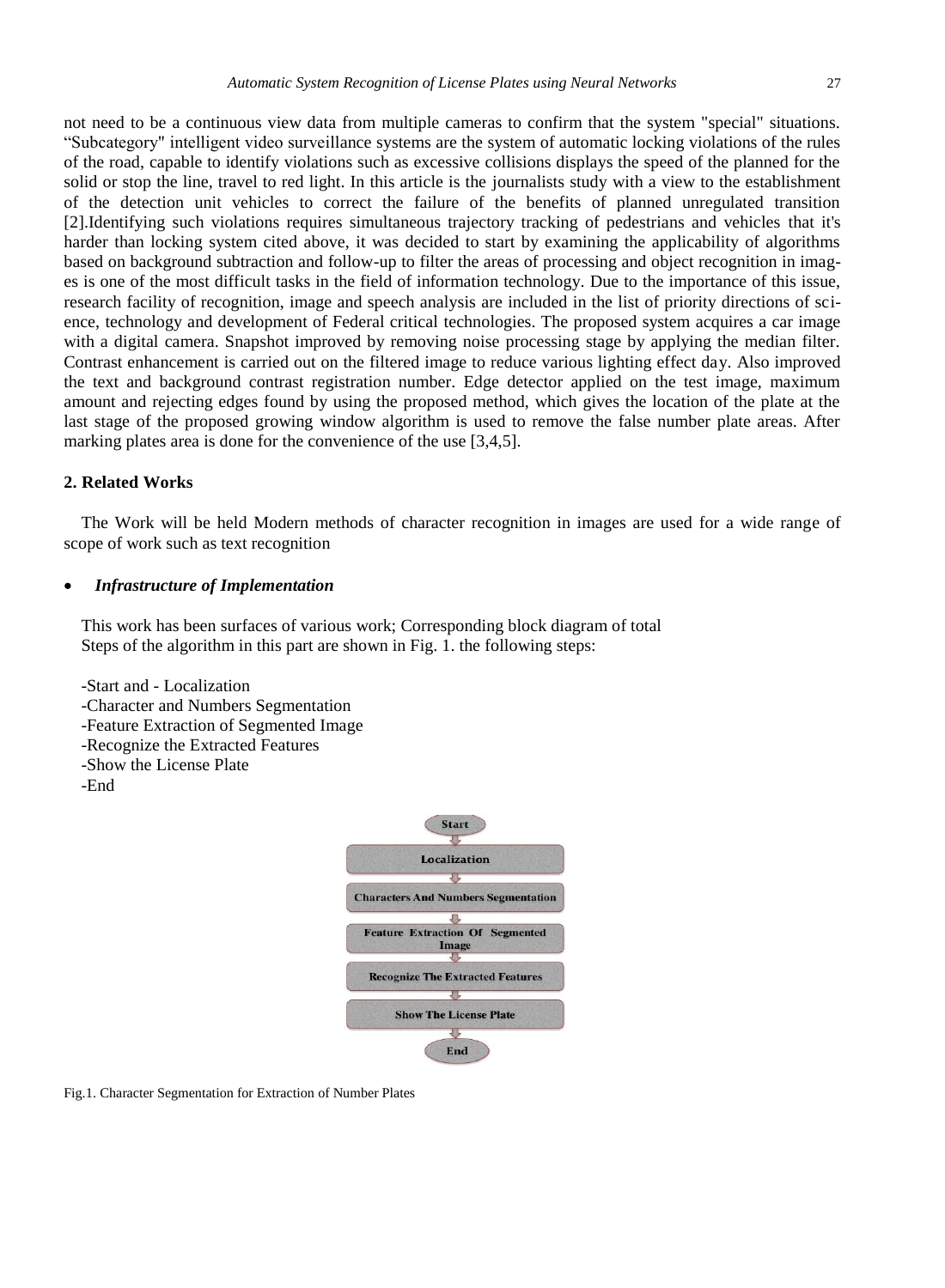Currently, these technologies are implemented in three traditional methods, they are: structural, feature and template methods. Each of these methods is focused on its conditions of use which it is effective for. However, all these methods have disadvantages. When image recording the greatest transformations, affecting the recognition result, are made by the affine and Projective transformations occurring due to change in the imaging angle change of scale and weather conditions. Also, the presence of foreign objects in images with complex background significantly reduce the reliability of the recognition methods used in modern systems of car number plates recognition in images and video sequences [6].

#### **3. Proposed Method for License Plate Location**

The most frequently, the classical neural network architectures (multi-layer perception network with radial basis function, etc.) are used for recognition and identification of the image, but analysis of these works and experimental studies are followed that the use of classical neural network architectures for this problem solving is ineffective for the following reasons:

- Images are of a greater dimension, respectively, the size of the neural network increases
- A large number of parameters increases the capacity of the system and therefore requires more training sampling, and expands the time and computational complexity of the training process;
- To improve the efficiency of the system, it is desirable to apply several neural networks (which are trained with different initial values of synaptic coefficients and order of images presentation), but it increases the computational complexity of problem solving and a run-time.
- There are no invariability to changes in the image scale, the camera's shooting angles and other geometric transformations of the input signal

Therefore, to solve the problem of the extraction of the characters area we chose the neural networks of the high accuracy because they provide a partial resistance to changes in scale, shifting, rotation, angle change and other transformations [7].

Each layer of the neural networks of the high accuracy is a set of planes made up of neurons. Neurons in one plane have the same synaptic coefficients, leading to all the local sites of the previous layer. Each neuron of the layer receives inputs from some area of the previous layer (a local receptive field), that is, the input image of the previous layer is scanned by a small window and passed through a set of synaptic coefficients, and the result is displayed on the corresponding neuron of the current layer. Thus, the set of planes is a map of characteristics, and each plane finds "its own" parts of the image anywhere on the previous layer. The size of the local receptive field is selected independently during the development of the neural network [8].

The layers are divided into two types: the convolution type and sub-selective one. When scanning the receptive fields partially superimpose on each other like shingles in the convolution layers, but the areas of neighboring neurons do not overlap in sub Sam piling layer. Sub sampling layer decreases the scale of planes by local averaging the outputs of neurons, thus the hierarchical organization is achieved. Subsequent layers take more common characteristics which are less dependent on the image's transformations. After passing through several layers the map of characteristics degenerates into a vector [9].

Gradually, the neural network is trained to extract the key characteristics of the cars number plates in the input images. Convolution neural network consisting of seven layers for character area extraction in images is proposed. (Fig.2)

The input layer with size of 28x44 neurons consists of 1232 neurons. It does not bear any functional load and serves only to feed the input image to the neural network.

Following the input layer is the first hidden layer, which is a convolution one. This layer consists of 6 convolution planes. The size of each plane of this layer is 24x40 = 960 neurons.

The second hidden layer is sub sampling one, which is also composed of six planes, each of which has a synaptic mask with size of  $2x2$ . The size of each plane of that layer is  $12x 20 = 240$  neurons, which is half as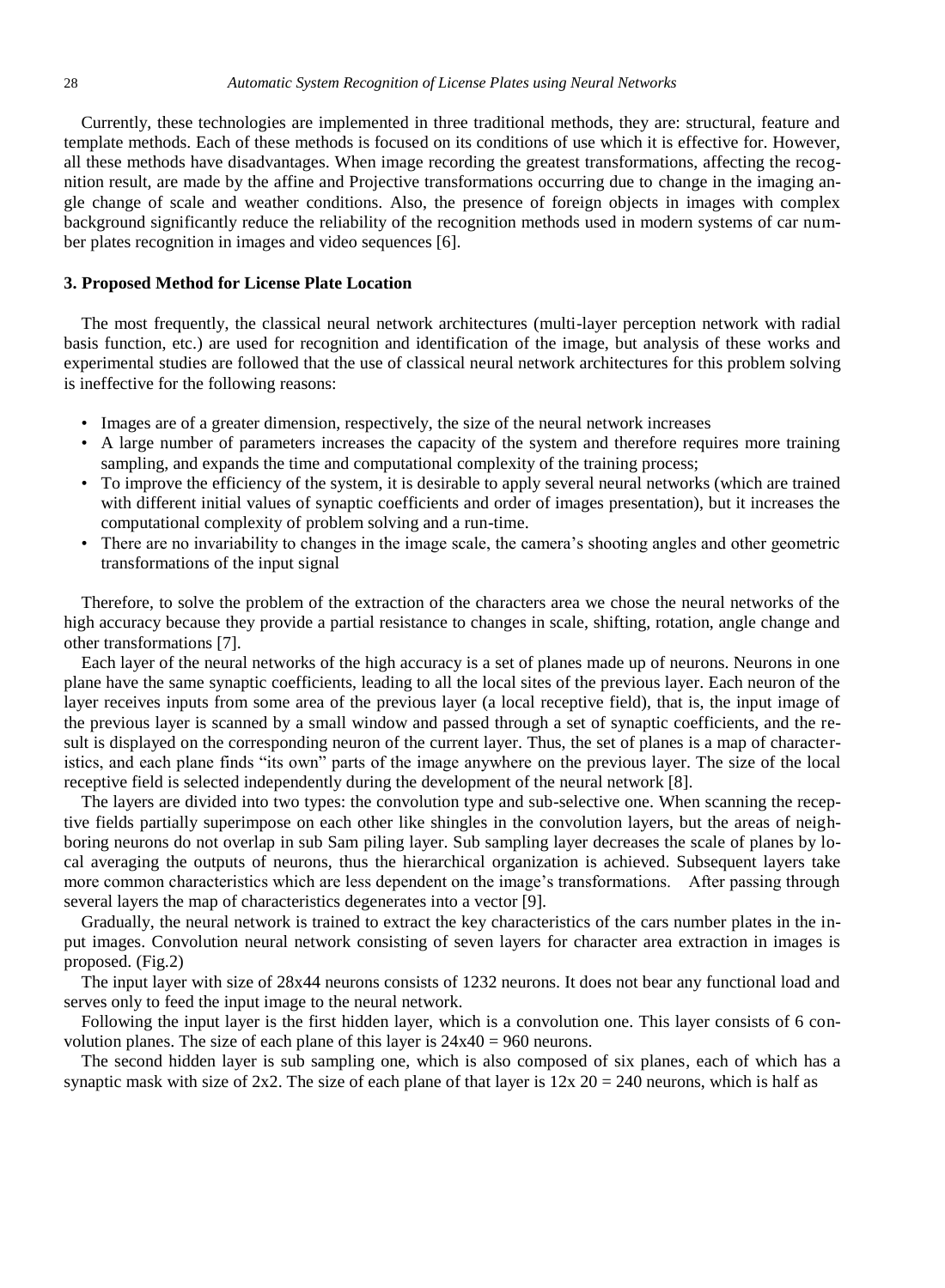big as the size of the plane of the previous layer.

The third hidden layer is the convolution layer. It consists of 18 planes with a size of  $16x8 = 128$  neurons.

The fourth hidden layer is a sub sampling layer and it consists of 18 planes with a size of  $4x12 = 48$  neurons. Fifth hidden layer consists of 18 simple sigmoid neurons, one for each plane of the previous layer. The role of this layer is to provide a classification after characteristics extraction and reducing the input dimension are satisfied. Each neuron in this layer is fully connected with each neuron of only one plane of the previous layer.

The sixth layer is the output layer. It consists of a single neuron, which is fully connected with all neurons in the previous layer. In accordance with a problem to be solved it is enough only one output in the structure of the neural network. The output value of the neural network is within [-1; 1] that is, respectively, the presence or absence of car number plate on the image under classification.

Thus, when scanning the input image, the feedbacks of neural network form the peaks at locations of car number plates. The responses are within  $[-1, 1]$ , in accordance with the selected activation function.

Synaptic mask in convolution layers is 5x5 neurons; the synaptic mask in sub sampling layers is 2x2 neuron.

The use of the principle of synaptic coefficients association gives the effect of reducing the number of adjustable parameters of the neural network.

The size of the convolution plane is determined in accordance with the following expression:

$$
w_c = w_u - K + 1 \tag{Q1}
$$

$$
h_c = h_u - K + 1,\tag{22}
$$

Here  $w_c$ ,  $h_c$  is the width and height of the convolution layer respectively;  $w_u$ ,  $h_u$  is the width and height of the previous layer's plane; *K* is the width (height) of the scanning window.

We chose the hyperbolic tangent as an activation function:



Fig.2. Modified Structure Convolution Neural Network for Character Area Extraction: 1) input; 2, 4) convolution layers; 3, 5) sub sampling layers; 6, 7) layers of the usual neurons

Some pictures of car plates from the training sample, arranged frontally with respect to the recording device. The images were obtained under different weather conditions, time of day and different lighting and contrast.

Here *f (a)* is a required value of the item, *a* is weighted sum of the signals of the previous layer, (*А)* is an amplitude of this function, *S* determines its position relatively to the reference point.

This activation function is odd one with horizontal asymptotes (+A and *–A).*

This function has a number of advantages to solve the problem:

- Symmetrical activation functions, such as the hyperbolic tangent, provide a faster convergence than the standard logistic function;
- The function has a continuous first derivative and simple derivative, which can be computed in terms of its value which saves a computation.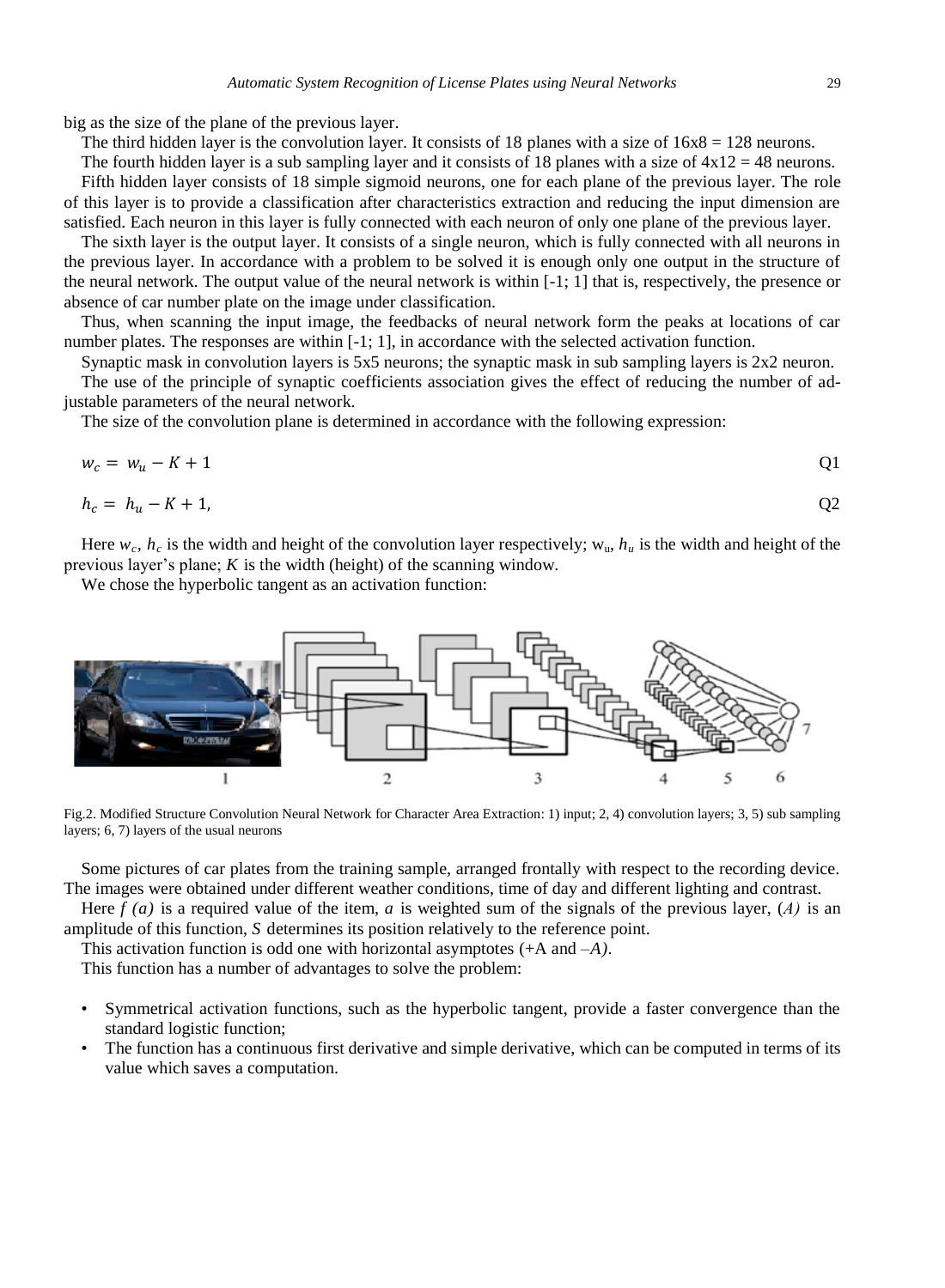The Q of convolution layer's neuron operation:

$$
\mathbf{y}_{k}^{(i,j)} = \mathbf{b}_{k} + \sum_{s=1}^{K} \sum_{t=1}^{K} w_{k,s,t} \mathbf{x}^{((i-1)+s,(j+t))}
$$
 (23)

 $\mathbf{y}_{k}^{(i,j)}$  is k-th neuron of convolution layer's plane;  $b_k$  is neural displacement of the k-th plane; *K* is size of the receptive field of the neuron;  $w_{k,s,t}$  is matrix of synaptic coefficients; x is outputs of neurons of the previous layer.

The formula of subsampling layer's neuron operation:

$$
\mathbf{y}_{k}^{(i,j)} = \mathbf{b}_{k} + \frac{1}{4} w_{k} \sum_{s=1}^{2} \sum_{t=1}^{2} w_{k,s,t} \mathbf{x}^{((i-1)+s,(j+t))}
$$

Algorithm of back propagation of error - a standard one for the neural network - is used. To measure the quality of recognition we used the function of average square error:

$$
E_p = \frac{1}{2} \sum_j (t_{pj} - o_{pj})^2
$$

 $E_p$  is the value of the error function for the image *p*;  $t_{pj}$  is desired output neuron *j* for image p;  $o_{pj}$  is valid output neuron *j* for image *p.*

The final correction of the synaptic coefficients is made according to the formula:

$$
w_{ij}(t+1) = w_{ij}(t) + \eta \delta_{pj} o_{pj} \tag{06}
$$

(*п)* Is a proportionality factor affecting., the algorithm of back propagation of error is calculated for the entire training set of data to calculate the average or the true gradient. When unadjusted network is supplied with input image, it gives some random output. The error function is the difference between the current network output and the ideal output to be obtained. For successful network training it is required to bring the network output to the desired output, i.e. to reduce sequentially the value of the error function. This is achieved by setting of interneuron connections. Each neuron in the network has its own weight; they are adjustable to reduce the value of the error function.

The values of the weighting factors were randomly selected from a normal distribution with zero average and standard deviation:

$$
\delta_w = \sqrt{m}
$$

*m* is a number of bonds included in the neuron.

To train the network we developed a database with 1000 images of car number plates.

To create more examples and to increase the degree of invariance of the neural network to various rotations we developed a set of images of car number plates, arranged at different angles on vertical and horizontal directions and on the plane relatively to the recording device (Fig. 3). The images were obtained under different weather conditions, time of day and different lighting and contrast.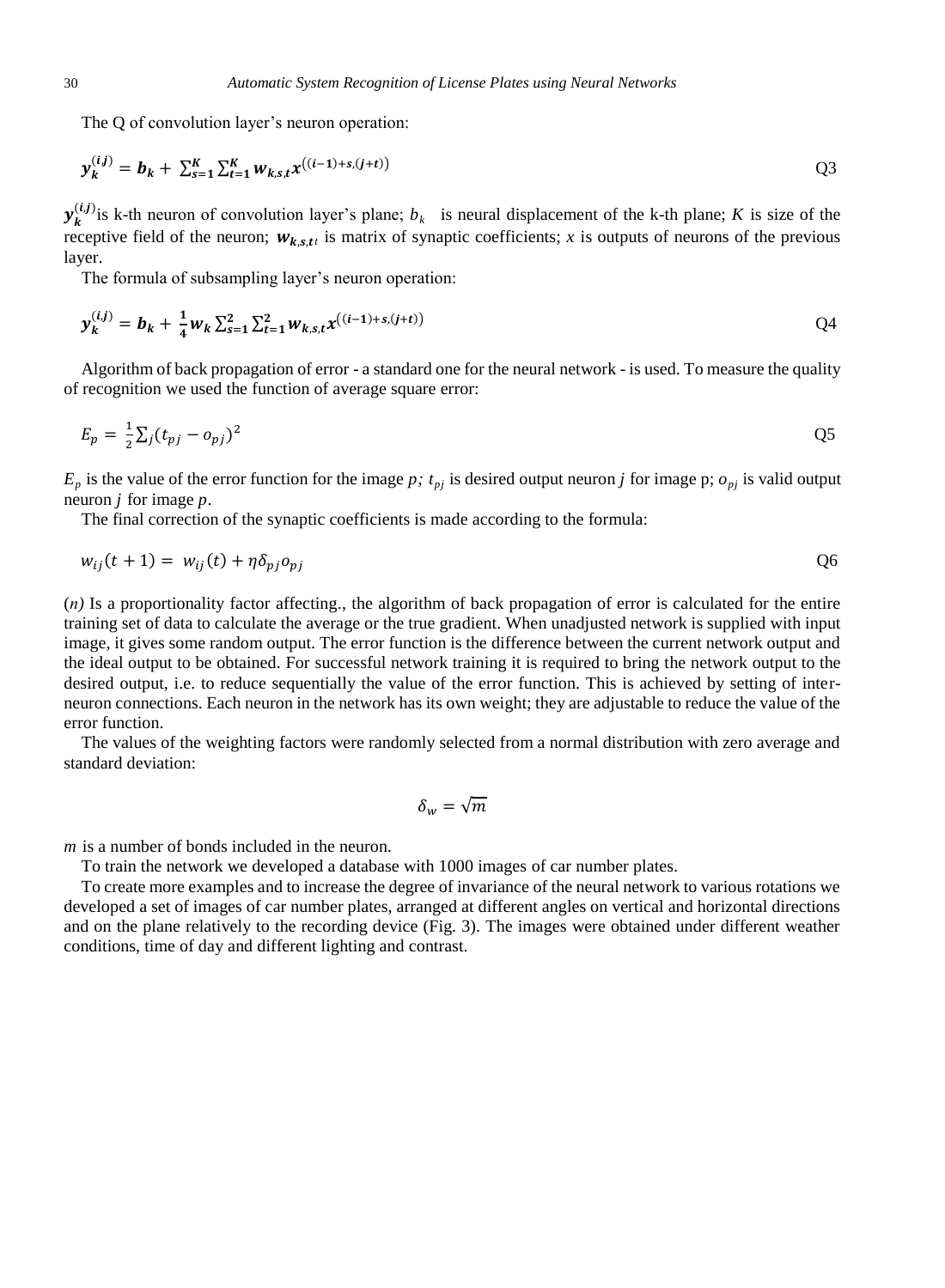

Fig.3. Pictures of Car Plates from the Training Sample, Arranged Frontally with Respect to the Recording Device.



Fig.4. Horizontal histogram Ming. Lines 1 And 2 Correspond to the Two Largest Peaks. X Is A Number of the Image Line, Y Is an Average Intensity Of The Image Line

Further we conduct a vertical histogram at an angle mutually perpendicular to n, and here we can see about 10 peaks in the intervals between characters. Thus, the areas of the certain characters on the car number plates are extracted (Fig. 5).

| E459XXL BE PASSAGE PASSAGE PASSAGE PASSAGE                                                                                                                                                                                           |  |                    |
|--------------------------------------------------------------------------------------------------------------------------------------------------------------------------------------------------------------------------------------|--|--------------------|
| A 1999 The Company of the Company of the Company of the Company of the Company of                                                                                                                                                    |  |                    |
| <b>Comment of the Comment of Comment of Comment of Comment of Comment of Comment of Comment of Comment of Comment of Comment of Comment of Comment of Comment of Comment of Comment of Comment of Comment of Comment of Comment </b> |  |                    |
| ROBBIC SALES AND RESERVE TO A RESIDENCE OF REAL PROPERTY.                                                                                                                                                                            |  |                    |
| <b>BETTER REPORT FOLLOWS BESSERVED DELIVERY</b>                                                                                                                                                                                      |  |                    |
| 0314PY 34 0314PY 54 34PY 54 667775 34 C536HM 34                                                                                                                                                                                      |  |                    |
| <b>CERTIFICATE DESCRIPTION OF DESCRIPTION OF REAL PROPERTY.</b>                                                                                                                                                                      |  |                    |
| <b>EXSECUTIVE PASSESSED AND RESPONSE TO A REGISTER</b>                                                                                                                                                                               |  | <b>TAILERTHING</b> |
| <b>FOLDED TO SOLUTION AND RESIDENCE OF A RESIDENCE OF A RESIDENCE OF A RESIDENCE OF A RESIDENCE OF A RESIDENCE OF A RESIDENCE OF A RESIDENCE OF A RESIDENCE OF A RESIDENCE OF A RESIDENCE OF A RESIDENCE OF A RESIDENCE OF A RES</b> |  |                    |

Fig.5. Pictures Of Car Plates from the Training Sample are Inclined with Respect to the Recording Device.

#### *3.1. Extraction of separate characters using the average intensity histograms*

After extraction the characters' area in the image it is necessary to extract the separate characters for further recognition. To this end we propose to use a method based on average intensity histograms.

The characters' area extracted in the previous stage is scanned pixel by pixel from left to right, top to bottom, while the average intensity of pixels in each column is calculated. In those places where there is no character, the average intensity will be significantly different from the intensity of the places where the characters are. Further, by performing the same operation row wise, we get a set of separate characters, which may be already analyzed In order to extract the character line from the entire image, we propose to calculate the horizontal histogram at first. Since the background of the car number plate is the brightest area in the image, the two largest peaks will correspond to areas 1 and 2 (Fig. 4).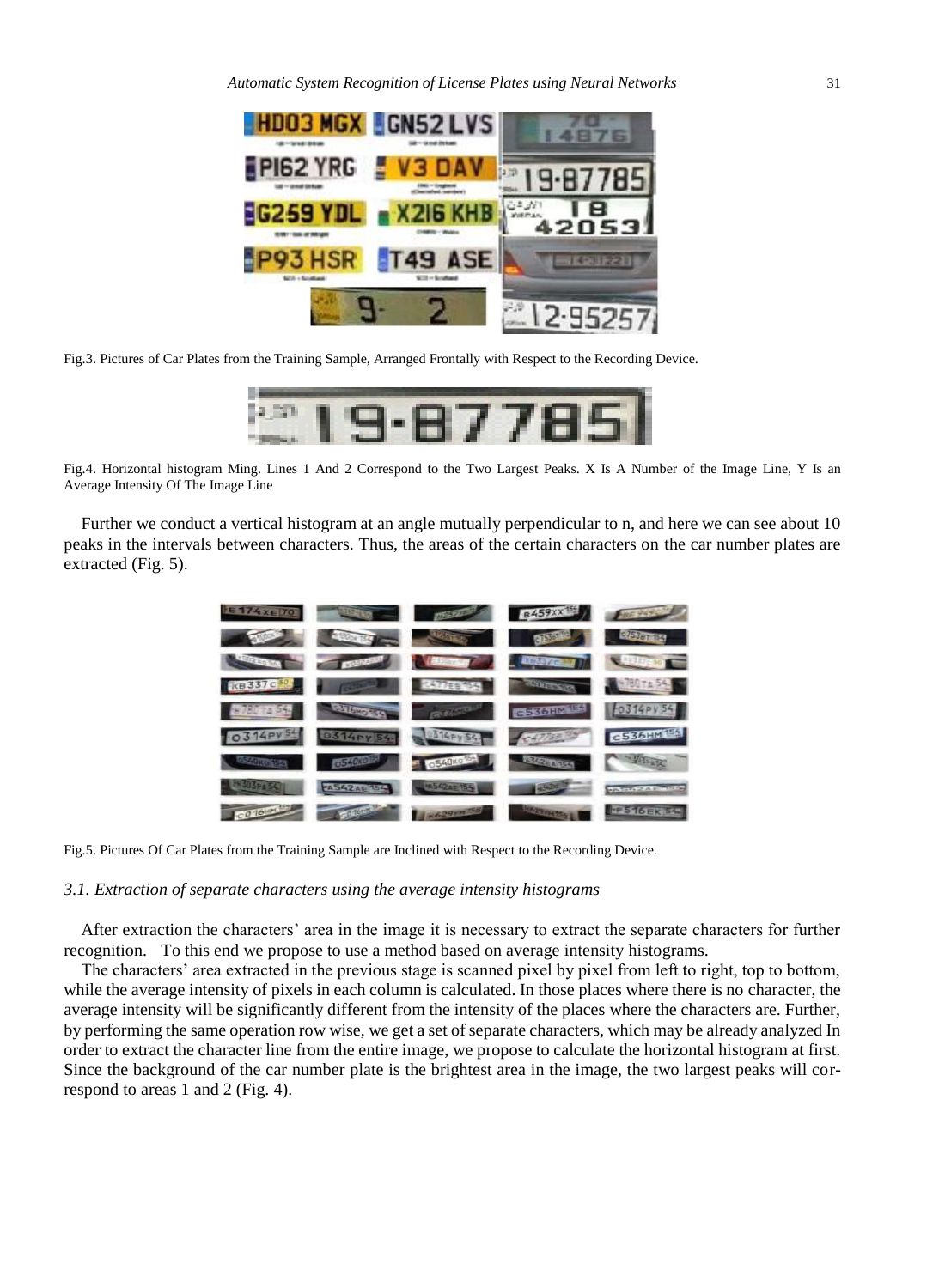When recording, the plate's image is exposed to various mixings and transformations therefore the lines corresponding to regions 1 and 2 will not be positioned horizontally, but with an unknown angle. In this connection, we propose to build not one but *n* histograms of an average intensity each of which is not built horizontally but at a predetermined angle [11].

The required amount of histograms of an average intensity is determined from the technical specifications of image recording. As per this conditions the rotation angle of the image does not exceed 20 ° horizontally in the right and the left side, therefore,  $n = 41$ . Among

Constructed *n* histograms it hall be chosen that one which contains the largest value of y-direction because the largest value will correspond to area 1 or 2 (fig. 4) [12].

#### *3.2. Convolution neural network for characters recognition on images*

We have developed the convolution neural network with 4 hidden layers in order to extract the selected characters (Fig. 6).

The first layer is the input one, and consists of  $28x28 = 841$  neuron.

A second layer is convolution one and composed of six planes with size  $24x24 = 578$  neurons.

The size of the convolution plane is determined in accordance with the formulas (1, 2).

## **The thir***d layer is the sub sampling one and also consists of five planes with size 12x12 = 144 neurons.*



Fig.6. The Convolution Neural Network for Character Recognition: 1) input; 2, 4) convolution layers; 3) sub sampling layers; 5, 6) layers of the usual neurons

The fourth layer is a convolution layer and it consists of 50 planes with a size of  $8x8 = 64$  neurons.

The fifth layer consists of 126 simple sigmoid neurons. The role of this layer is to provide a classification after characteristics extraction and reducing the input data dimension are satisfied.

The sixth layer is the output layer and consists of 21 neurons.

According to 50577-11 the car number plates may include the following characters: A, B, E, K, M, Н, O, P, C, T, X, Y and the numbers from 0 to 9. Therefore, the output layer consists of 21 neurons because 21 characters are to be recognized.

For network training, we used a database of 60,000 images of handwritten digits and created a database of 20,000 letter images. The size of the test sample is 10,000 characters.

The basis of the aforementioned algorithms we developed a software system that provides the probability not less than 98% for car number plate's recognition in images with complex background under the following conditions of recording: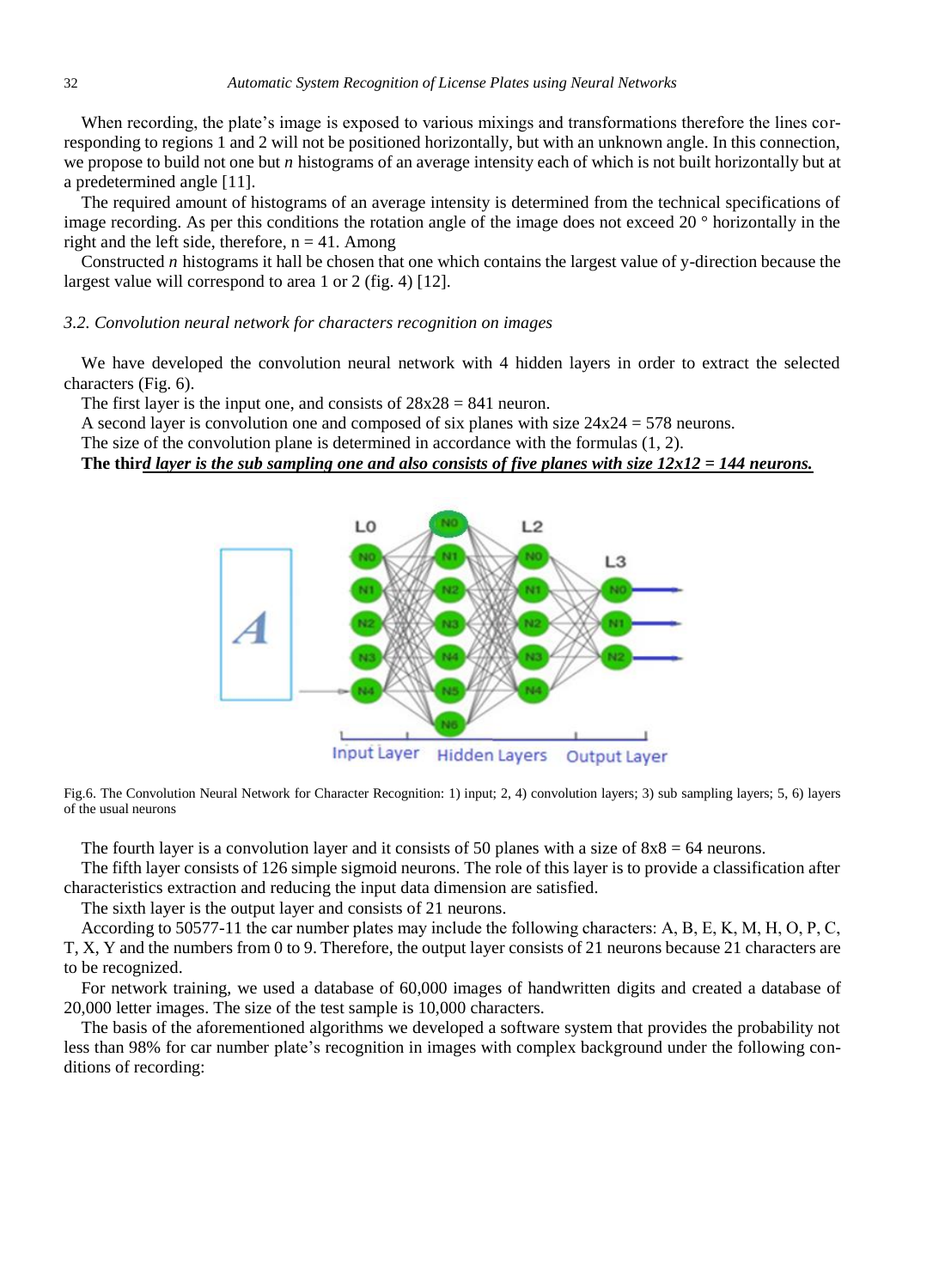- Processing time: 35 milliseconds;
- Character height is not less than 14 pixels;
- Car number plate illumination shall in the range from 50 to 1000 lux;
- The horizontal deviation angle of car number plates in respect to the recording device is up to  $\pm 60^\circ$ ;
- The vertical deviation angle of car number plates in respect to the recording device is up to  $\pm 65^\circ$ ;
- The rotation angle of the car number plate's license on the plane is up to  $\pm 25$ .

#### *3.3. Comparison of technical specifications of Car Number Plates Recognition Systems*

As we can see from Table1, the developed software system yields to systems existing in the market in all characteristics,

**Table 1** Comparison of technical specifications of Car Number Plates Recognition Systems and on the contrary in some respects it leaves them behind.

As we can see from Table 3, the developed software system is able to recognize car number plates located at the biggest deviation angles in comparison with other systems.

| <b>System name</b> | <b>Recognition</b><br>probability % | <b>Recognition time</b> | <b>Illumination lux</b> | The minimum height of<br>character in image |
|--------------------|-------------------------------------|-------------------------|-------------------------|---------------------------------------------|
| "Auto-Inspector"   | 95                                  | not specified           | at least 50             | not specified                               |
| "Auto-Intellect"   | 90                                  | not specified           |                         | not specified                               |
| $\&$ L-Traffic »   | 90                                  | not specified           |                         | 25 pixels                                   |
| "Dignum- auto"     | 90                                  | not specified           |                         | not specified                               |
| $\ll$ CarFlow II » | 93.98                               | $60 \text{ ms}$         |                         | not specified                               |
| Developed software | 98                                  | $35 \text{ ms}$         | from $50$ to $1000$     | 12 pixels                                   |

## **4. Conclusion**

In this paper a general algorithmic model is proposed based on the average pixel intensity histograms for individual characters selection is used. The six layer convolution neural network for character recognition on images is implemented. The represented software system can recognize car number plates with deviation horizontally, vertically and in a plane angels under high speed.

*The work is scheduled to receive actual scientific results in the Following areas:*

- Parametric model of multilayer neural network.
- Programming model in object-oriented view.
- Quality evaluation of neural network recognition of human individuals.
- Connect the input blocks images from video cameras, face recognition and selection.
- Analysis of the effectiveness of facial recognition in real time.

#### **Acknowledgments**

This Work Was Supported by the Deanship of Scientific Research, 1Jordanian Sudanese Colleges for Science & Technology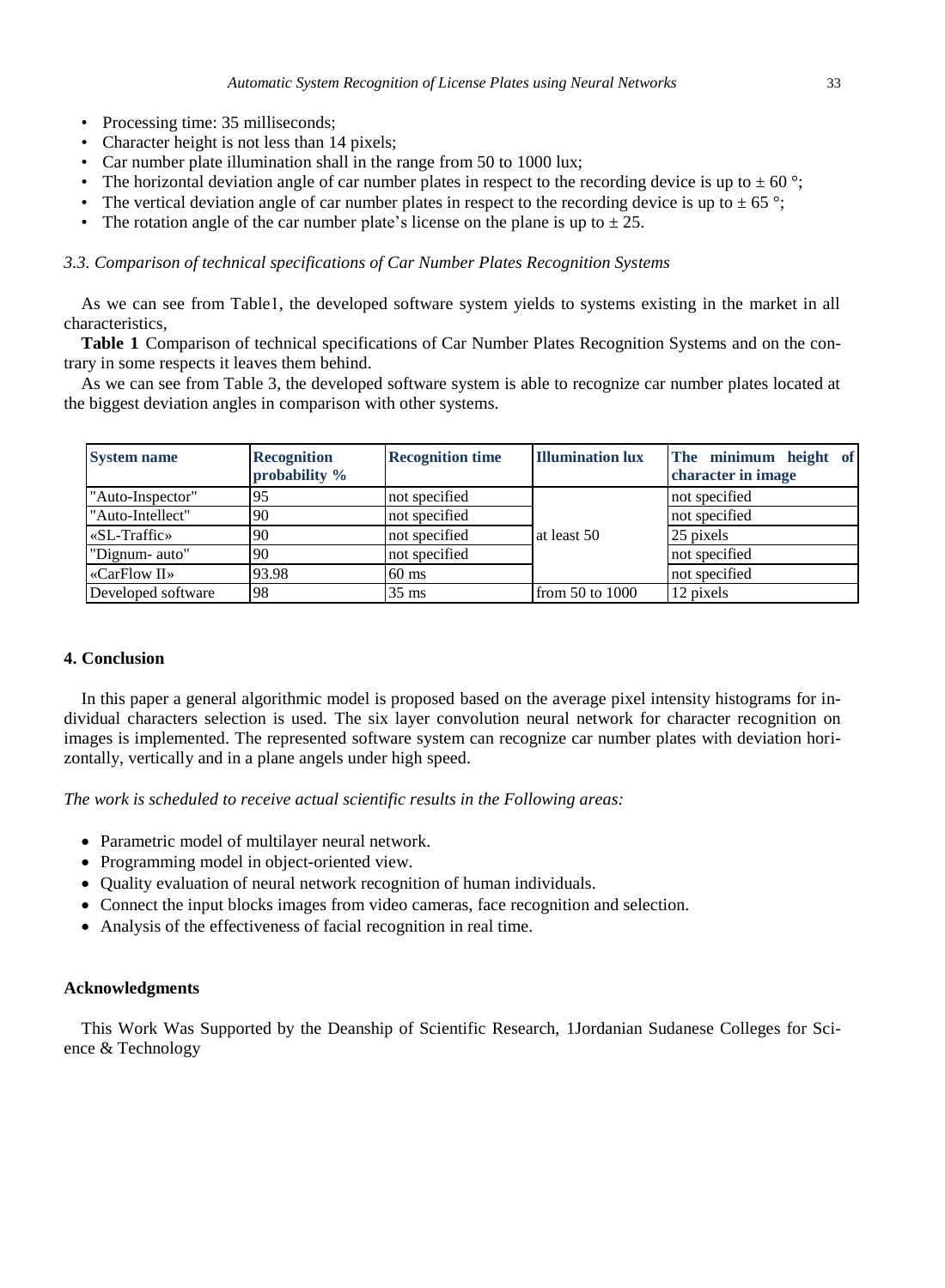### **References**

- [1] Al Smadi, T.A. Computing Simulation for Traffic Control over Two Intersections, Journal of Advanced Computer Science and Technology Research 1 (2011) 10-24. <https://www.sign-ific-ance.co.uk/index.php/JACSTR/article/viewFile/379/382>
- [2] Sonka, Milan, Vaclav Hlavac, and Roger Boyle. *Image processing, analysis, and machine vision*. Cengage Learning, 2014.
- [3] Ibrahim, Nuzulha Khilwani, et al. "License plate recognition (LPR): a review with experiments for Malaysia case study." *arXiv preprint arXiv: 1401.5559* (2014).
- [4] Yan, Jianqiang, Jie Li, and Xinbo Gao. "Chinese text location under complex background using Gabor filter and SVM." *Neurocomputing* 74.17 (2011): 2998-3008.
- [5] Wang, Runmin, et al. "License plate detection using gradient information and cascade detectors." *Optik-International Journal for Light and Electron Optics*125.1 (2014): 186-190.
- [6] Uchida, Seiichi. "Text localization and recognition in images and video."*Handbook of Document Image Processing and Recognition*. Springer London, 2014. 843-883.
- [7] Das, Kaushik, Dipjyoti Pathak, and Asish Datta. "Number Plate Recognition and Number Identification-A Survey." *Communication, Cloud and Big Data: Proceedings of CCB 2014* (2014).
- [8] Ashtari, Amir Hossein, Md Jan Nordin, and Mahmood Fathy. "An Iranian License Plate Recognition System Based on Color Features." (2014): 1-16.
- [9] Giannoukos, Ioannis, et al. "Operator context scanning to support high segmentation rates for real time license plate recognition." *Pattern Recognition*43.11 (2010): 3866-3878.
- [10] Sedighi, Amir, and Mansur Vafadust. "A new and robust method for character segmentation and recognition in license plate images." *Expert Systems with Applications* 38.11 (2011): 13497-13504.
- [11] Ibrahim, Nuzulha Khilwani, et al. "License plate recognition (LPR): a review with experiments for Malaysia case study." *arXiv preprint arXiv: 1401.5559* (2014).
- [12] Al-Hmouz, Rami, and Khalid Aboura. "License plate localization using a statistical analysis of Discrete Fourier Transform signal." *Computers & Electrical Engineering* 40.3 (2014): 982-992.
- [13] Al Smadi, T.A. Design and Implementation of Double Base Integer Encoder of Term Metrical to Direct Binary, Journal of Signal and Information Processing, 4, 370. (2013) http://dx.doi.org/10.4236/jsip.2013.44047
- [14] Takialddin Al Smadi Int. An Improved Real-Time Speech Signal in Case of Isolated Word Recognition. Journal of Engineering Research and Applications, 3, 1748-1754. [http://www.ijera.com/papers/Vol3\\_issue5/KC3517481754.pdf](http://www.ijera.com/papers/Vol3_issue5/KC3517481754.pdf)

## **Authors' Profiles**



**Khalid A.Smadi**, Associate Professor Communication & Computer since Department ,Dean of Jordanian Sudanese Colleges for Science & Technology, Khartoum, Sudan. Email: khalidalsmadi79@gmail.com